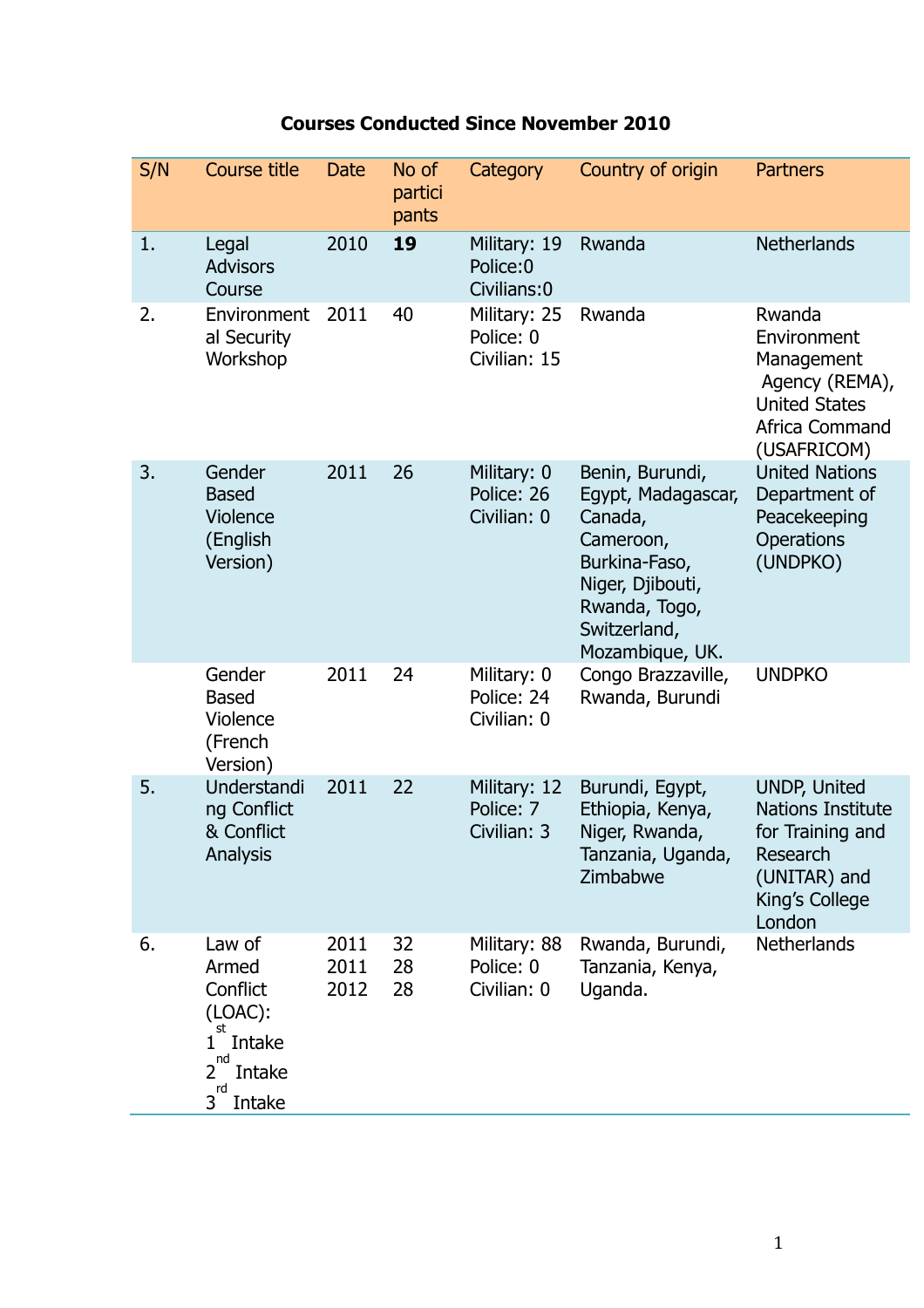| $\overline{7}$ . | Workshop to<br>Document<br>Rwanda<br>Peacekeepin<br>g<br>Experiences                                            | 2011 | 34 | Military: 23<br>Police: 10<br>Civilian: 1 | Rwanda                                                                                                  | Government of<br>Rwanda                                                        |
|------------------|-----------------------------------------------------------------------------------------------------------------|------|----|-------------------------------------------|---------------------------------------------------------------------------------------------------------|--------------------------------------------------------------------------------|
| 8.               | Introduction<br>to Peace<br>Support<br>Operations<br>(Basic<br>Course)                                          | 2011 | 25 | Military: 5<br>Police: 20<br>Civilian: 0  | Rwanda                                                                                                  | Government of<br>Rwanda                                                        |
| 9.               | Leadership,<br><b>Teamwork</b><br>and Team<br>Building in<br>Peace<br><b>Operations</b><br>(Advanced<br>Course) | 2011 | 25 | Military: 20<br>Police: 5<br>Civilian: 0  | Rwanda                                                                                                  | Government of<br>Rwanda                                                        |
| 10.              | E-Tutors E-<br>Leaning<br>Course                                                                                | 2011 | 18 | Military: 15<br>Police: 0<br>Civilian: 3  | Rwanda                                                                                                  | <b>United Nations</b><br>Institute for<br>Training and<br>Research<br>(UNITAR) |
| 11.              | <b>Security</b><br>Sector<br>Reform level<br>I                                                                  | 2012 | 31 | Military: 25<br>Police: 3<br>Civilian: 3  | Rwanda, Burundi,<br>Uganda, Tanzania,<br>Kenya, DRC,<br>Liberia, Sierra<br>Leone, and Cote<br>d'Ivoire. | <b>UNDP, UNITAR</b><br>and ISSAT                                               |
| 12.              | Military<br><b>Observers</b><br>(MILOBS)<br>Course                                                              | 2012 | 36 | Military: 36<br>Police: 0<br>Civilian: 0  | Rwanda, Kenya,<br>Uganda, Tanzania,<br>Burundi, Malawi<br>and Australia.                                | Australian<br>Government                                                       |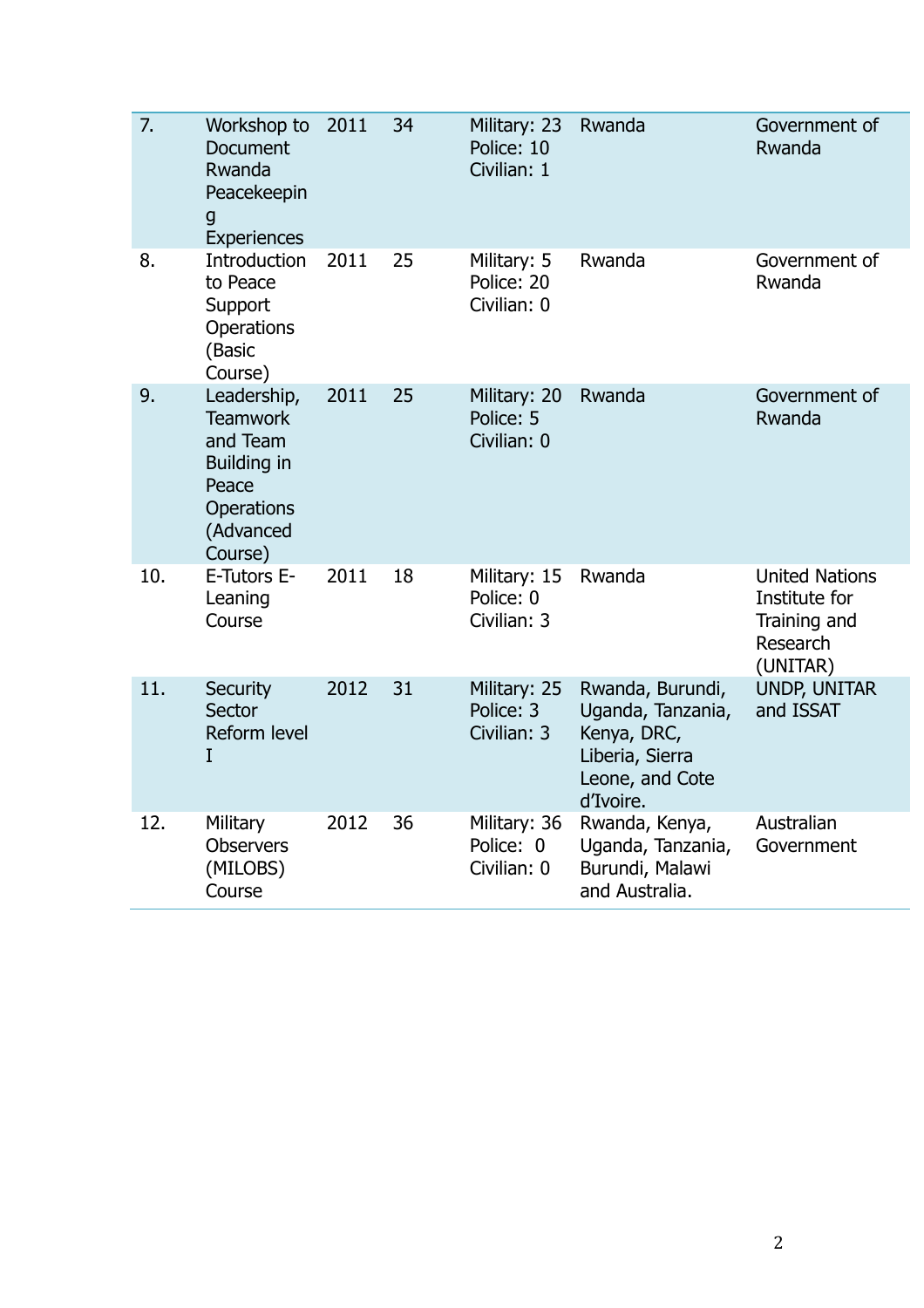| 13  | United<br><b>Nations</b><br>Senior<br><b>Mission</b><br>Leaders<br>(SML)<br>Course                                  | 2012        | 25 | Military: 8<br>Police: 6<br>Civilian: 13 | Rwanda, Uganda,<br>Nigeria, Senegal,<br>Uruguay, Australia,<br>United Kingdom,<br>Netherlands, India,<br>Canada, Colombia,<br>Norway, Sweden,<br>Germany, Sierra<br>Leone, Ireland,<br>Spain, Yemen,<br>Italy, Denmark,<br>Tunisia, and the<br>USA. | <b>UN</b><br>Integrated<br>Training<br>Service,<br>Australian<br>Government                                                              |
|-----|---------------------------------------------------------------------------------------------------------------------|-------------|----|------------------------------------------|-----------------------------------------------------------------------------------------------------------------------------------------------------------------------------------------------------------------------------------------------------|------------------------------------------------------------------------------------------------------------------------------------------|
| 14  | Security<br>Sector<br>Reform<br>Course<br>(Level II)                                                                | Oct<br>2012 | 25 | Military: 19<br>Police: 4<br>Civilian: 3 | Burundi, Kenya,<br>Rwanda, Tanzania,<br>Uganda, South<br>Sudan, Ivory<br>Coast, Liberia &<br>Sierra Leone                                                                                                                                           | UNDP, UNITAR<br>and ISSAT                                                                                                                |
| 15. | Eastern<br><b>Africa Stand</b><br>by Force<br>(EASAF)<br><b>PSO</b><br>Foundation<br>Course for<br><b>Civilians</b> | Oct<br>2012 | 33 | Military: 1<br>Police: 0<br>Civilian: 32 | Burundi, Comoros,<br>Djibouti, Ethiopia,<br>Kenya, Seychelles,<br>Rwanda, Somalia,<br>Sudan, Uganda.                                                                                                                                                | Eastern Africa<br><b>Standby Force</b><br>Coordination<br>Mechanism<br>(EASFCOM) and<br>Germany<br>International<br>Cooperation<br>(GIZ) |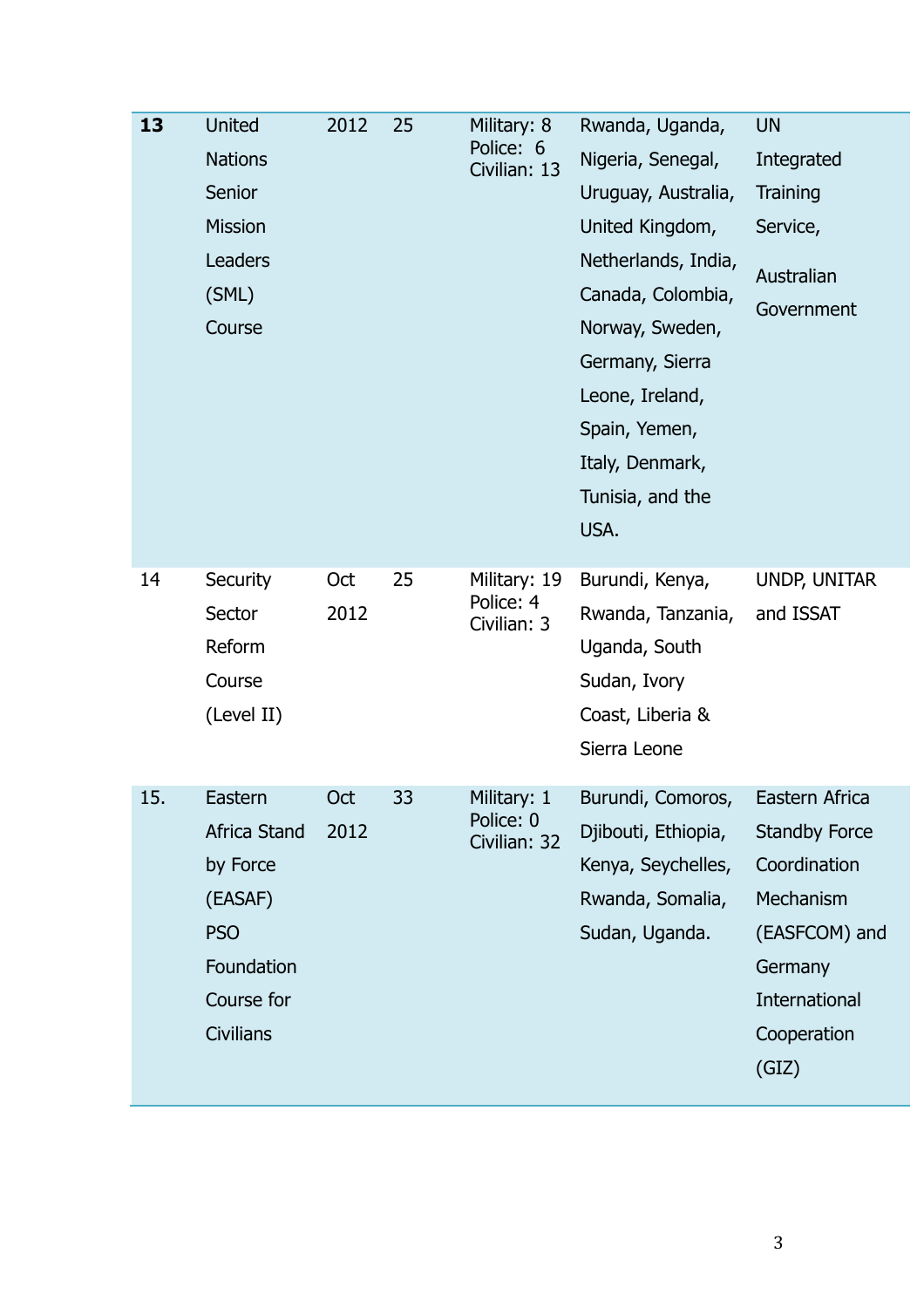| 16. | Protection<br>of Civilians<br>in Peace<br>Operation -<br><b>Special</b><br>Focus on<br>Child<br>Soldiers | <b>Nove</b><br>mber<br>2012 | 19 | Military: 14<br>Police: 5<br>Civilian: 0    | Burundi, Kenya,<br>Rwanda, Somalia,<br>Tanzania, Uganda.                                             | <b>UNITAR and The</b><br>Romeo Dallaire<br><b>Child Soldiers</b><br>Initiative |
|-----|----------------------------------------------------------------------------------------------------------|-----------------------------|----|---------------------------------------------|------------------------------------------------------------------------------------------------------|--------------------------------------------------------------------------------|
| 17. | <b>Security</b><br>Sector<br>Reform<br>(ToT)                                                             | Febru<br>ary<br>2013        | 21 | Military: 2<br>Police: 0<br>Civilian: 19    | South Sudan<br>(UNMISS Local<br>Staff)                                                               | <b>UNITAR and</b><br><b>UNMISS</b>                                             |
| 18. | Gender,<br>Leadership<br>and Peace<br>building                                                           | Febru<br>ary<br>2013        | 17 | Military: 0<br>Police: 0<br>Civilian: 17    | <b>UNMISS Staff</b>                                                                                  | <b>UNITAR and</b><br><b>UNMISS</b>                                             |
| 19. | Good<br>Governance<br>and Peace<br>building                                                              | <b>Marc</b><br>h<br>2013    | 26 | Military: 2<br>Police: 0<br>Civilian: 24    | South Sudan<br>(UNMISS Local<br>Staff)                                                               | <b>UNITAR and</b><br><b>UNMISS</b>                                             |
| 20. | Political<br><b>Affairs</b><br>course                                                                    | Marc<br>h<br>2013           | 36 | Military: 8<br>Police: 2<br>Civilian:<br>26 | Burundi, Comoros,<br>Djibouti, Ethiopia,<br>Kenya, Seychelles,<br>Rwanda, Somalia,<br>Sudan, Uganda. | <b>EASFCOM</b>                                                                 |
| 21. | The<br>prevention<br>of the Use<br>of Child                                                              | <b>Marc</b><br>h<br>2013    | 22 | Military: 13<br>Police: 8<br>Civilian: 1    | Burundi, Rwanda,<br>Tanzania, Uganda,<br>South Sudan and<br>Sierra Leone                             | The Romeo<br><b>Dallaire Child</b><br>Soldiers Initiative                      |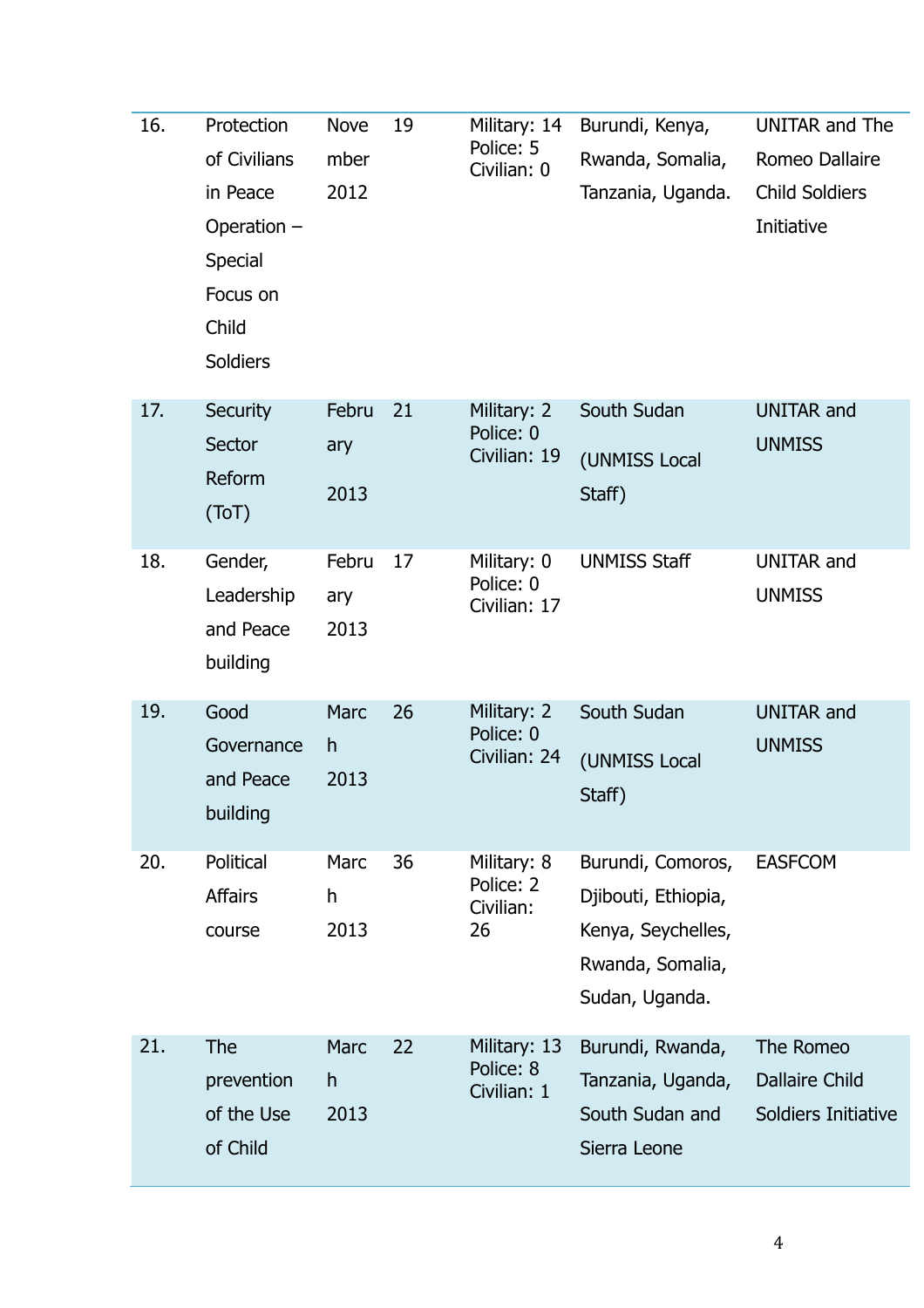|     | <b>Soldiers</b>                                                                                              |                                    |    |                                           |                                                                                     |                           |
|-----|--------------------------------------------------------------------------------------------------------------|------------------------------------|----|-------------------------------------------|-------------------------------------------------------------------------------------|---------------------------|
| 22. | <b>DA</b><br>Workshop<br>and Study<br>Tour                                                                   | Febru<br>ary<br>2013               | 32 | Military: 30<br>Police: 0<br>Civilian: 02 | <b>Defence Attaches</b><br>Accredited to the<br>AU and Ethiopia                     | <b>UNITAR</b>             |
| 23. | Prevention<br>& Response<br>to Conflict<br>Related<br>Sexual<br>Violence in<br>a<br>Peacekeepin<br>g Theatre | $14 - 15$<br>Augu<br>st<br>2013    | 50 | Military: 50<br>Police:<br>Civilian:      | Rwanda                                                                              | UNDPKO/UN<br><b>WOMEN</b> |
| 24. | Transitional<br>Justice and<br>Peace<br>building                                                             | $21 - 28$<br>Augu<br>st<br>2013    | 20 | Military: 8<br>Police: 4<br>Civilian: 8   | Burundi, Rwanda,<br>Uganda, South<br>Sudan, Burkinafaso<br>and Kenya                | <b>UNITAR</b>             |
| 25. | <b>PSO</b><br>Foundation<br>Course                                                                           | $09 - 20$<br>Septe<br>mber<br>2013 | 23 | Military: 1<br>Police:<br>Civilian: 22    | Burundi, Rwanda,<br>Uganda, Sudan,<br>Djibouti,<br>Seychelles, Kenya<br>and Somalia | EASF and GIZ              |

## **Proposed Courses for 2014/2015**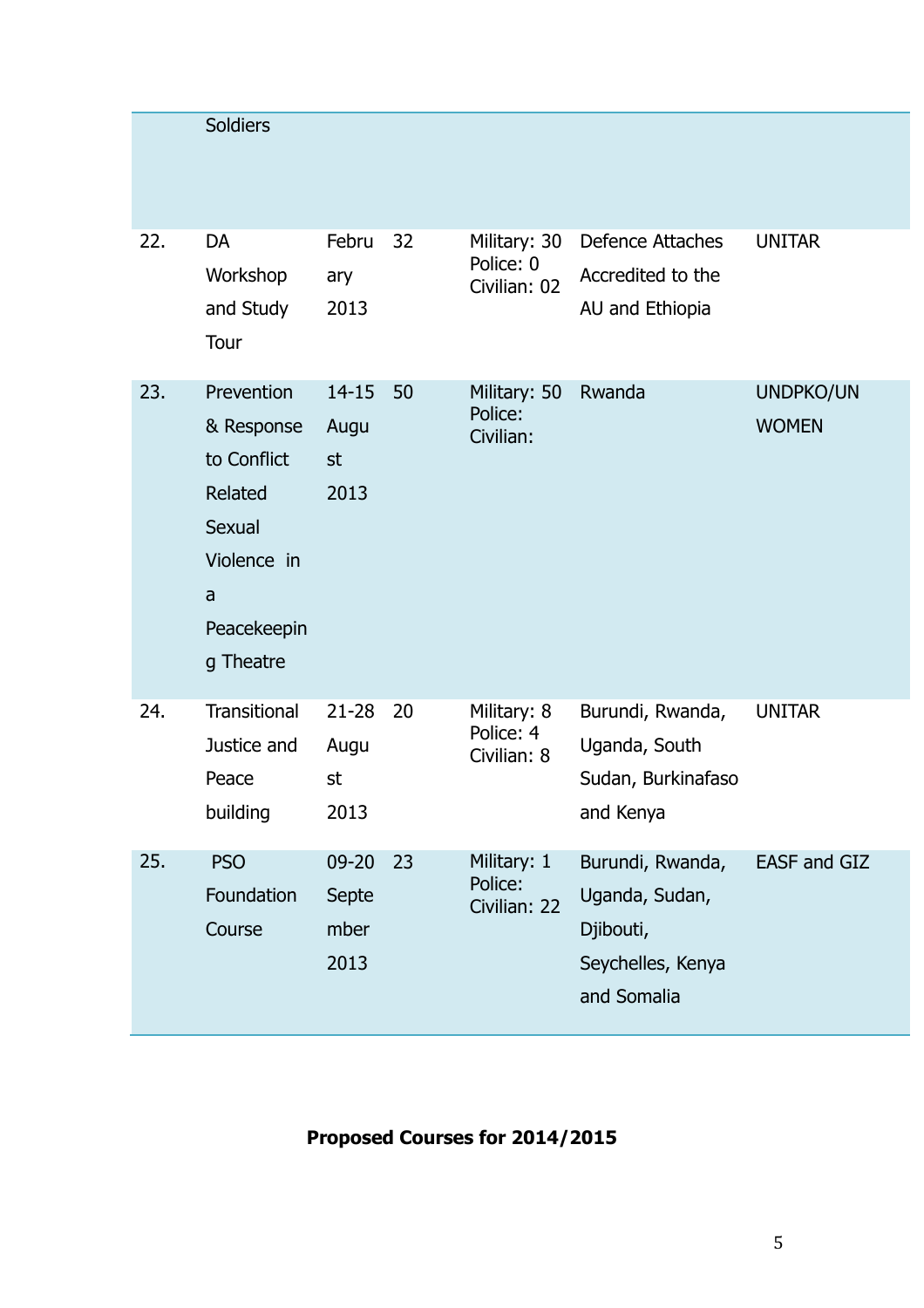| S/N                     | <b>Course Title</b>                                                                      | <b>Project Timeline</b> |                |                |    |                |                |                |                | <b>Week</b>             |
|-------------------------|------------------------------------------------------------------------------------------|-------------------------|----------------|----------------|----|----------------|----------------|----------------|----------------|-------------------------|
|                         |                                                                                          | 2014                    |                |                |    | 2015           |                |                |                |                         |
|                         |                                                                                          | Q <sub>1</sub>          | Q <sub>2</sub> | Q <sub>3</sub> | Q4 | Q <sub>1</sub> | Q <sub>2</sub> | Q <sub>3</sub> | Q <sub>4</sub> |                         |
| $\mathbf{1}$            | <b>UNDERSTANDING</b><br><b>CONFLICT AND</b><br><b>CONFLICT ANALYSIS</b><br><b>COURSE</b> | X                       |                |                |    | X              |                |                |                | 2 <sup>1</sup>          |
| $2^{\circ}$             | <b>PEACE SUPPORT</b><br><b>OPERATIONS</b><br><b>FOUNDATION COURSE</b>                    |                         | X              |                |    |                | X              |                |                | $\overline{2}$          |
| $\overline{\mathbf{3}}$ | <b>GENDER DIMENSIONS OF</b><br><b>PEACE AND SECURITY</b><br><b>COURSE</b>                |                         |                |                | X  |                |                |                | X              | $\mathbf{1}$            |
| 4                       | <b>GENDER, LEADERSHIP</b><br><b>AND PEACEBUILDING</b><br><b>COURSE</b>                   |                         | X              |                |    |                | X              |                |                | $\overline{\mathbf{2}}$ |
| 5                       | <b>PREVENTION OF THE USE</b><br>OF CHILD SOLDIERS<br><b>COURSE</b>                       |                         |                | X              |    |                |                | X              |                | $\mathbf{1}$            |
| 6                       | <b>POLITICAL AFFAIRS</b><br><b>COURSE</b>                                                |                         |                |                | X  |                |                |                | X              | $\overline{2}$          |
| $\overline{\mathbf{z}}$ | <b>GOVERNANCE AND PEACE</b><br><b>BUILDING</b>                                           |                         |                | X              |    |                |                | X              |                | $\overline{2}$          |
| 8                       | <b>SECURITY SECTOR</b><br><b>REFORM (SSR) COURSE</b>                                     | X                       |                |                |    | X              |                |                |                | $\overline{\mathbf{2}}$ |
| 9                       | <b>TRANSITIONAL JUSTICE</b><br><b>AND PEACEBUILDING</b>                                  |                         |                | X              |    |                |                | X              |                | $\overline{2}$          |
| 10                      | DIALOGUE,<br><b>NEGOTIATIONS AND</b>                                                     |                         | X              |                |    |                | X              |                |                | $\overline{2}$          |